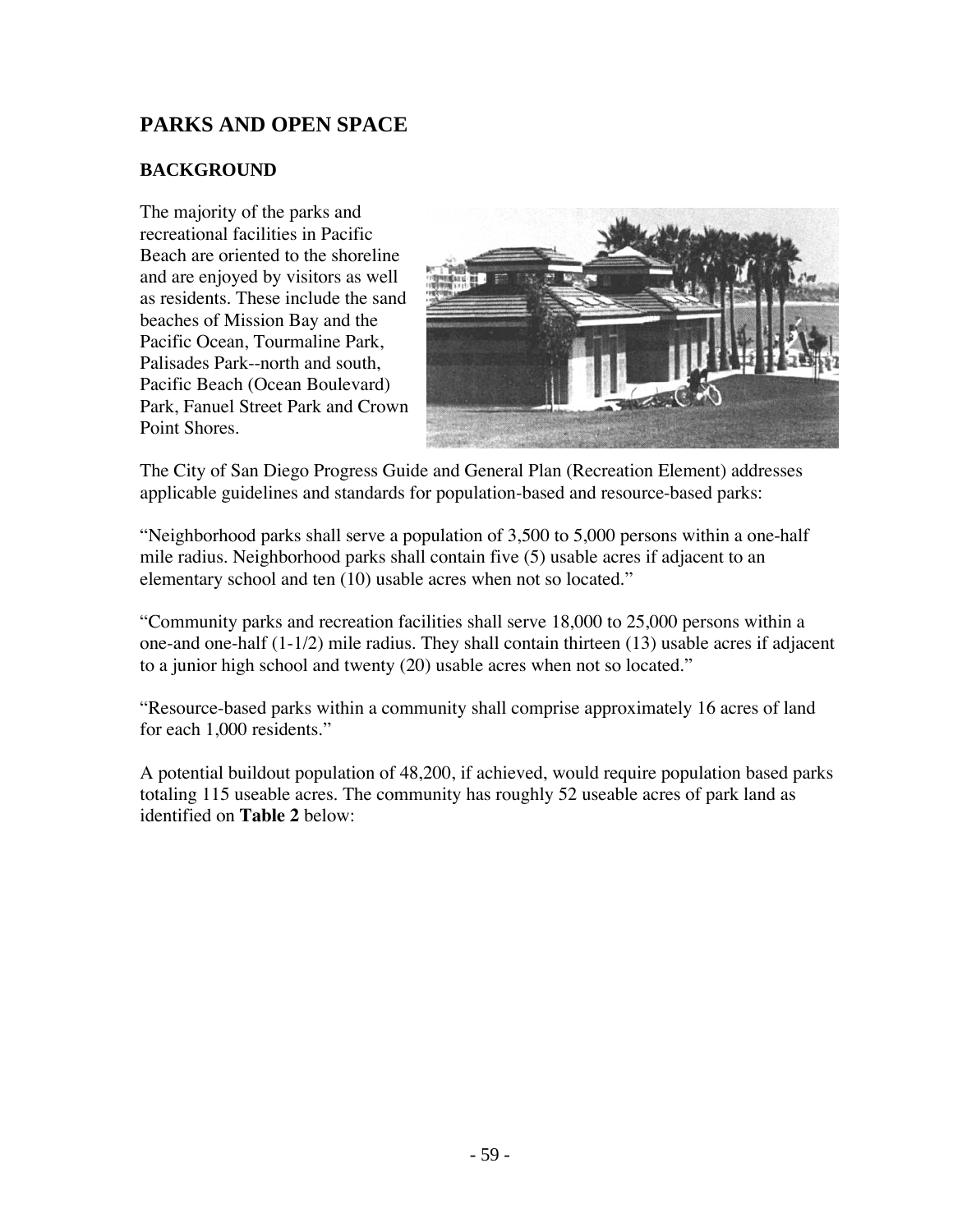| Park/School                          | <b>Actual</b><br>Acreage | <b>Useable</b><br>Acreage |  |  |
|--------------------------------------|--------------------------|---------------------------|--|--|
| Pacific Beach Community Park         | 1.91                     | 1.91                      |  |  |
| Kate Sessions Memorial Park          | 78.84                    | 15.77                     |  |  |
| Campland Park (leased by others)     | 24.14                    | 24.14                     |  |  |
| Pacific Beach Park                   | 10.83                    | 2.16                      |  |  |
| Palisades Park North & South         | 3.34                     | 1.34                      |  |  |
| Pacific Beach Middle School (leased) | 2.70                     | 2.70                      |  |  |
| Mission Bay High School (leased)     | 0.50                     | 0.50                      |  |  |
| Crown Point Elementary               | 2.10                     | 2.10                      |  |  |
| Tourmaline Surfing Park. (shared)    | (8.82)                   | 1.00                      |  |  |
| <b>Total existing acreage</b>        | 124.36                   | 51.62                     |  |  |
| Total required useable acreage       | 115.00                   |                           |  |  |
| <b>Shortfall</b>                     |                          | <b>63.38 acres</b>        |  |  |

**TABLE 2**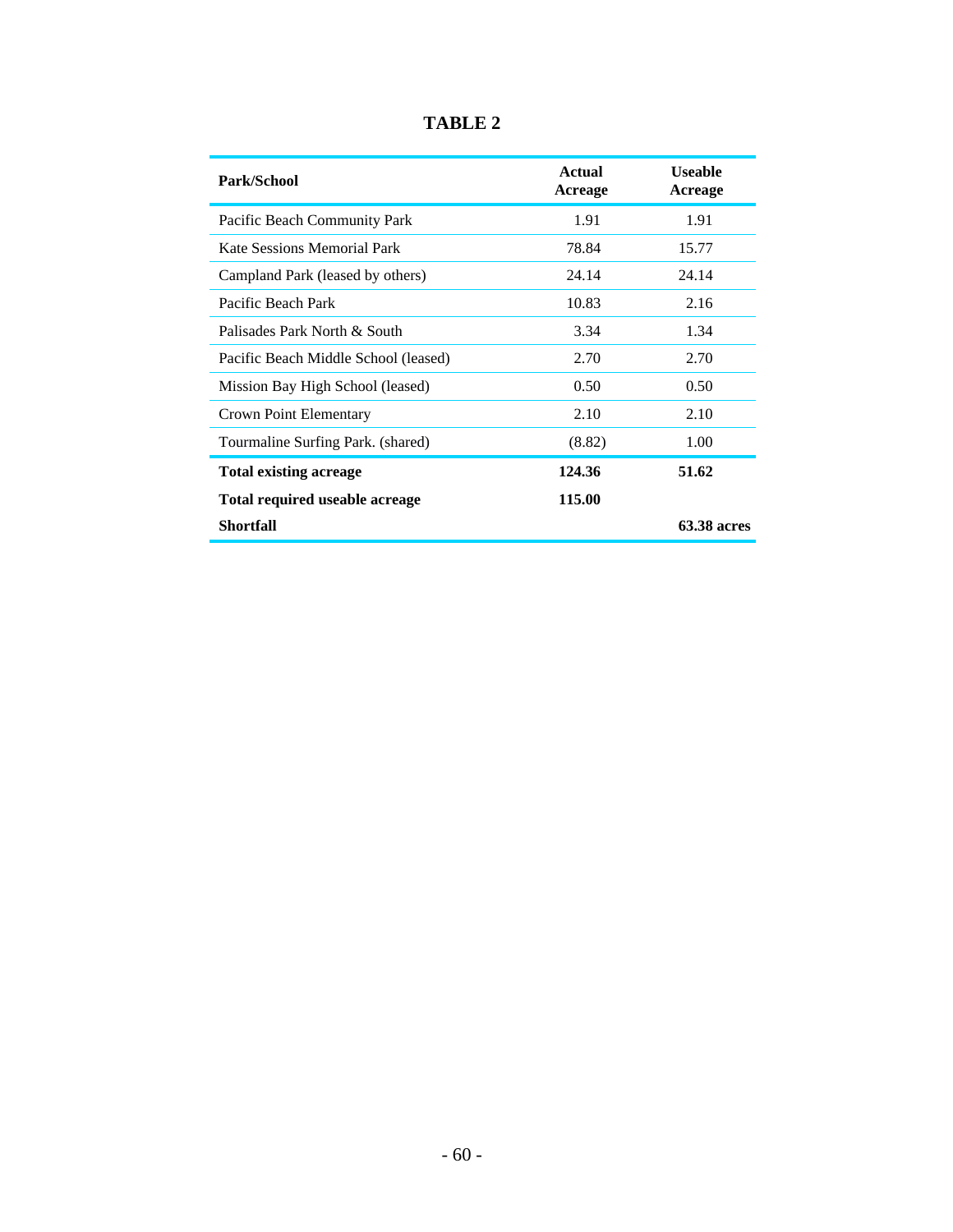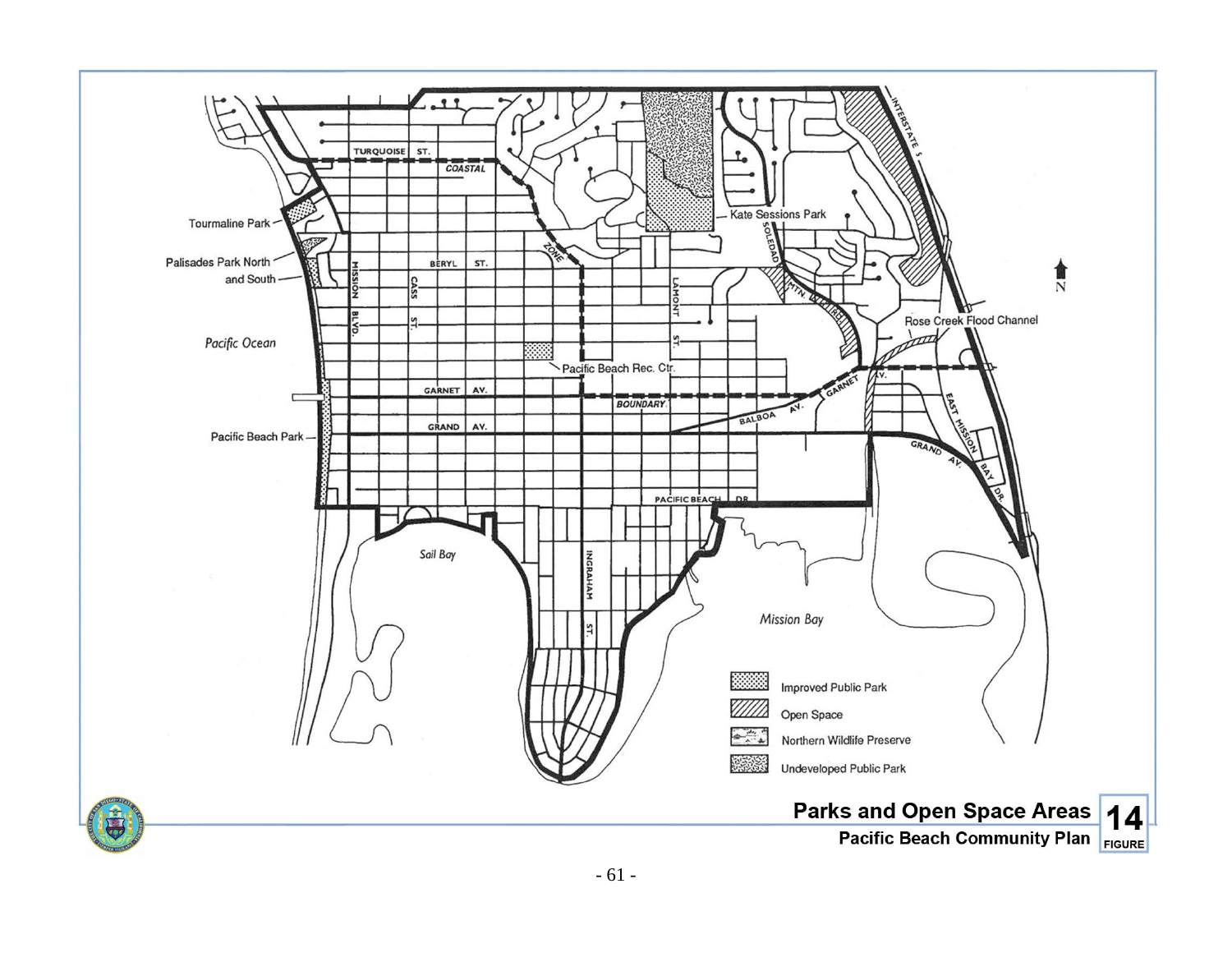An ideal balance of recreational opportunities cannot be achieved only through Citywide application of numerical standards for physical facilities. These standards are important, but they should be used with discretion rather than mechanically. Their application should be related to economic feasibility and the nature of the specific neighborhood or community, and should allow for flexibility as specific areas change or the needs and desires of the residents change.

The Pacific Beach Community Park and Kate Sessions Memorial Park and the leases at Pacific Beach Middle, Crown Point Elementary and Mission Bay Senior High along with the Mission Bay Athletic Area are designed directly for the residents of the community. Other parks within the Pacific Beach Community are designed to serve both the residents and visitors. Park development does not meet City Standards established in 1976. Shortfalls of parks and facilities within any community should be addressed.

The Park and Recreation Department shall work with the San Diego Unified School District to attempt to alleviate some of the shortfall presently occurring within the community. Additional leases at Pacific Beach Middle School and Mission Bay High School would serve some of the shortfall. Acquisitions of opportunity within the community could provide small parks which would serve individual needs of a specific area.

Many public school sites, most notably Mission Bay High School and Pacific Beach Junior High, have recreational facilities on site or on an adjacent site that are used extensively by community residents to meet their recreational needs. The most heavily used after hours recreational facilities are the Pacific Beach Middle School athletic field and the gym at the adjacent Recreation Center, indicating that another lighted field would be fully used. There is an increasing need to identify new opportunities for shared school facilities to meet the recreational demands of the community in the future. For instance, lighting at the field adjacent to Crown Point School, which is heavily used in daylight, would expand after-hours athletic needs.

Parks adjoining Mission Bay, while intended for visitors, also serve residents. However, after-dark usage for visitors and residents alike is diminished because of increasing crime and violence in the unlighted park.

## **GOALS**

- Provide sufficient community park and recreational facilities to meet the needs of the existing and future resident population.
- Promote the development, maintenance and safety of beach, park and bay recreational facilities within community and in those areas adjacent to Pacific Beach (such as the Mission Bay Golf Course or the Tourmaline Surfing Park) to serve both residents and visitors, while ensuring that such facilities will not adversely affect the community in terms of increased traffic or parking overflow.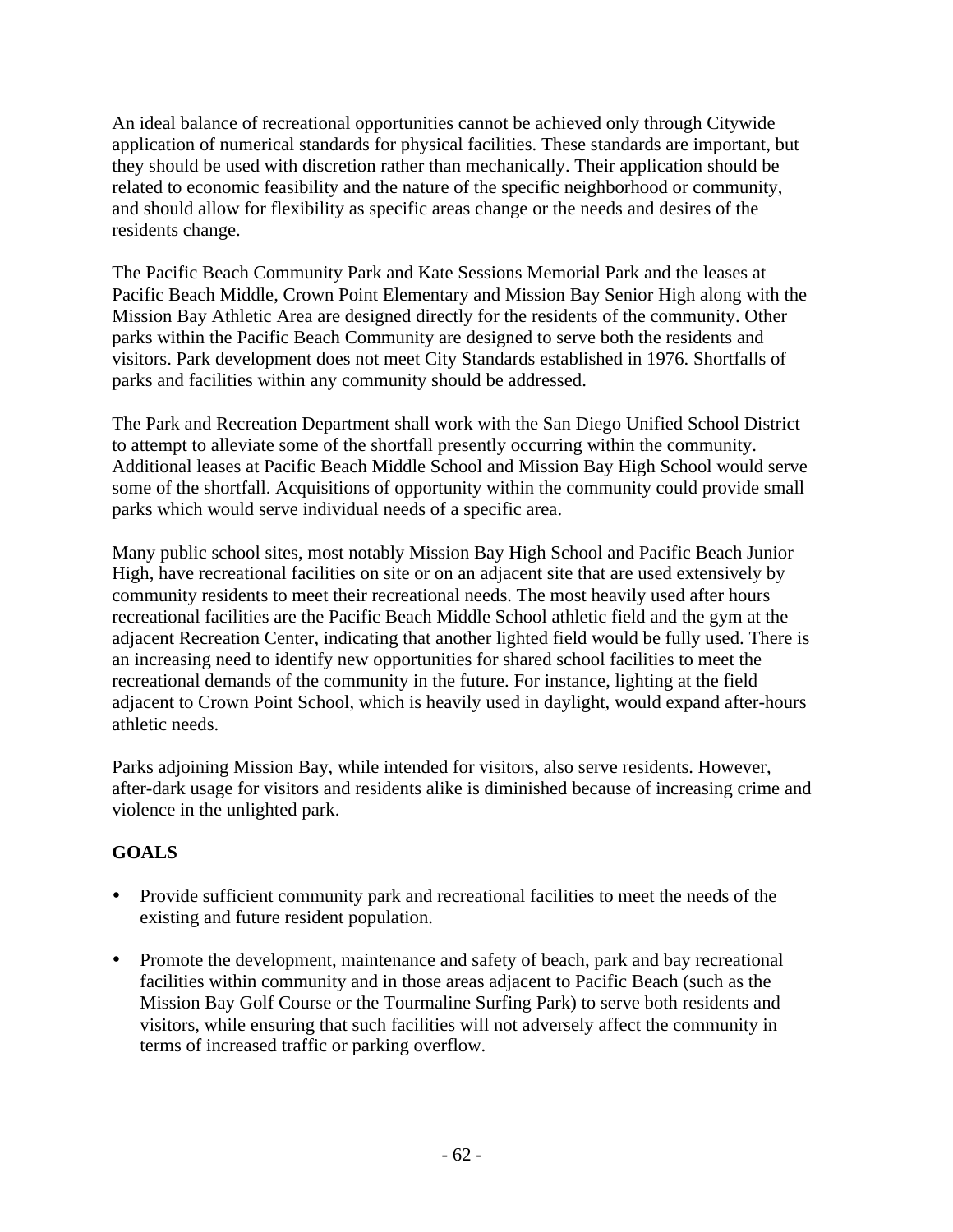- Conserve and enhance the natural amenities of the community such as its open space, topography, beach and plant life and achieve a desirable relationship between the natural and developed areas of the community, as is exemplified by Kate Sessions Park.
- Preserve significant environmental resource areas, such as the City-owned Kate Sessions Park, Rose Creek, Coastal Bluffs, and the Northern Wildlife Preserve (owned in part by the City and in part by the University of California), in their natural state.
- Improve access to beach, bay and park areas along the shoreline to benefit residents and visitors.
- Maintain and enhance public views to the Pacific Ocean, Mission Bay, the Northern Wildlife Preserve and Kate Sessions Park.

## **POLICIES**

- 1. Kate Sessions Park shall be rezoned to an appropriate Open Space Zone and its natural resource areas shall be preserved in their natural state.
- 2. The Planning Department, through the City Projects Review Task Force, shall review any new access (via trails, etc.) into and through Open Space Areas proposed by the Park and Recreation Department or other City departments. Any project shall be subject to environmental analysis to ensure sensitivity to resource preservation, with designated trails that would



not significantly disrupt habitat areas. The Planning Department shall seek public input before any open space is developed.

- 3. The Park and Recreation Department shall improve public access to Pacific Beach's coastal resources with additional stairways, walkways, remote parking, signage and other amenities as identified in this plan (see Figure 15). Additionally, access shall be improved with a coordinated transit system.
- 4. As new vertical accessways are developed, the Park and Recreation Department shall install access facilities for the physically challenged where possible, accounting for safety considerations.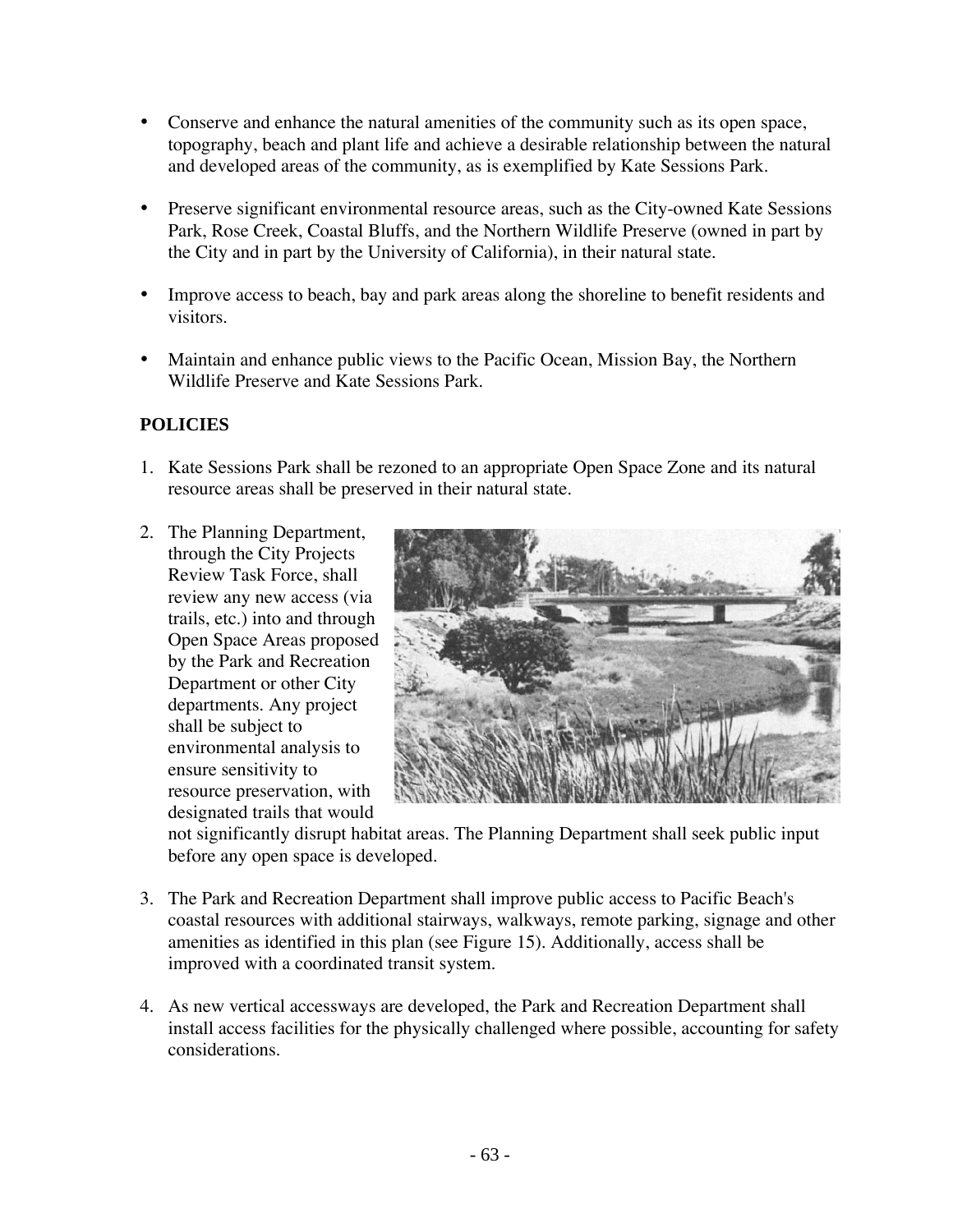5. Any new development of property directly abutting the Northern Wildlife Preserve shall maintain a one hundred foot (100') buffer area from wetlands and shall incorporate, where feasible, a controlled pedestrian trail and viewing areas around the marsh in the upper half of said buffer, in accordance with the Sensitive Coastal Resource Zone and the specific proposals of this plan.



- 6. The Park and Recreation Department shall work with the San Diego Unified School District to identify other opportunities for jointly utilizing school properties for providing additional recreational facilities to meet community needs, and shall further pursue acquisition or lease of surplus school sites for park development.
- 7. The City shall not lease or sell City-owned sites for private development until the Planning Department, the Park and Recreation Department and the community have analyzed the potential for these sites to meet the recreational needs of the community.
- 8. The City shall ensure that public views as identified in this plan of the Beach, Bay and Kate Sessions Park are retained. Specific view corridors to be protected are contained in **Figures 4** and **16**.
- 9. The City shall maintain and improve, as needed, facilities at existing parks, beaches and bay areas.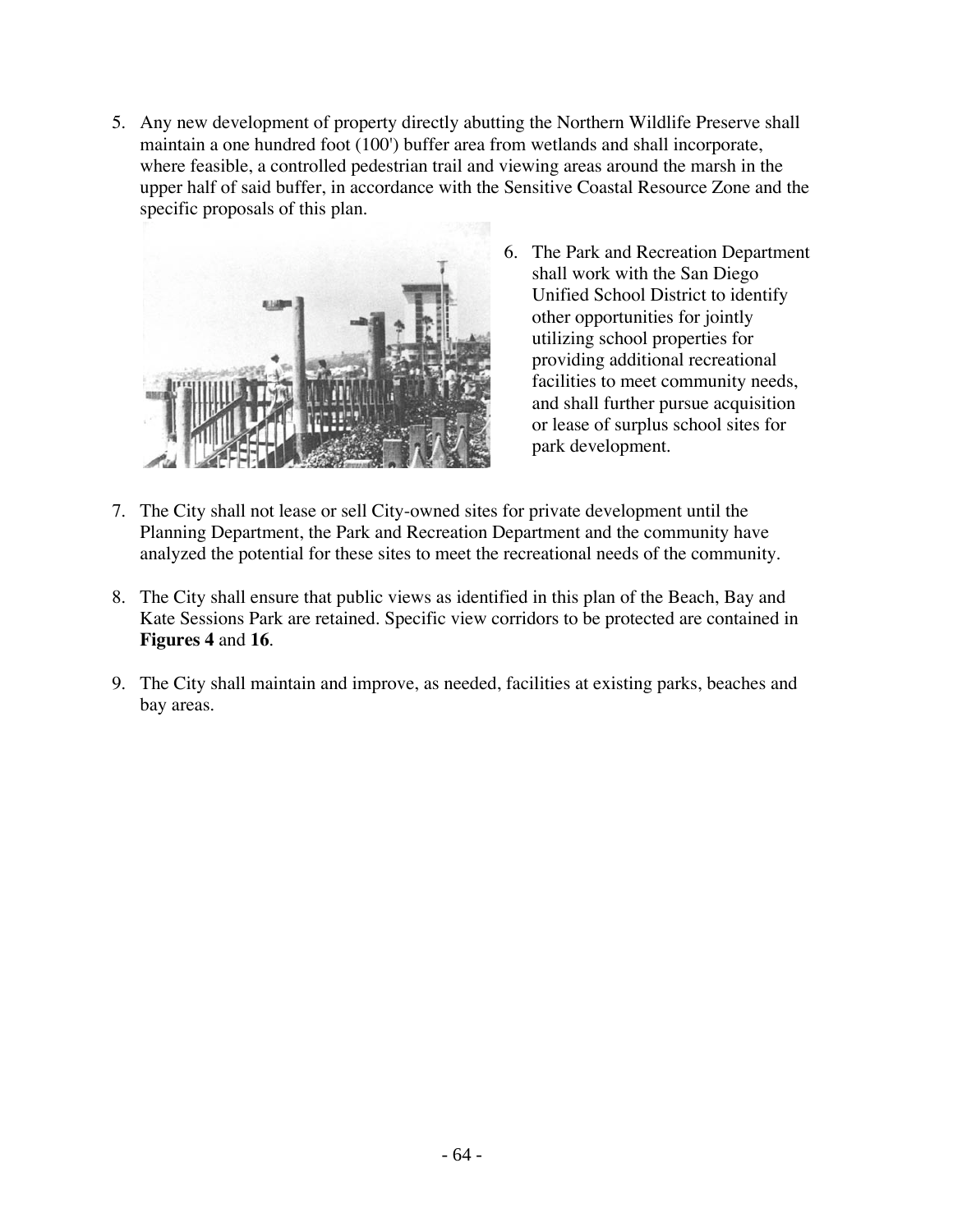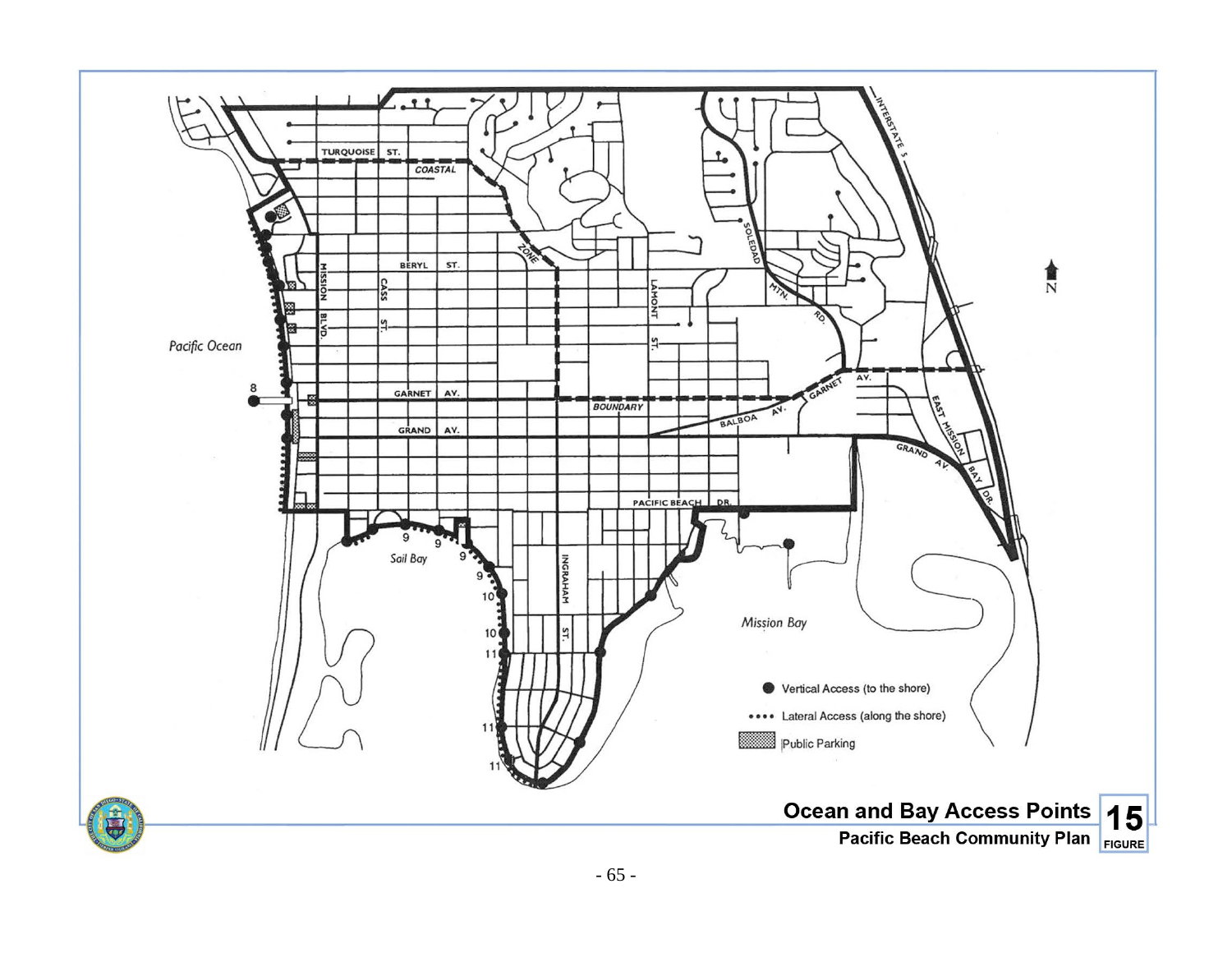# **ACTION PLAN**

|                                                                                                                                                                                                                       | <b>Timing</b> |                              |                   |                   |                    |                    |                                                             |                                                                                          |                             |                                                                    |
|-----------------------------------------------------------------------------------------------------------------------------------------------------------------------------------------------------------------------|---------------|------------------------------|-------------------|-------------------|--------------------|--------------------|-------------------------------------------------------------|------------------------------------------------------------------------------------------|-----------------------------|--------------------------------------------------------------------|
| Implementation<br><b>Measures</b>                                                                                                                                                                                     | On-<br>Going  | <b>Adopt</b><br>With<br>Plan | Within<br>2 Years | Within<br>5 Years | Within<br>10 Years | Within<br>20 Years | <b>Development</b><br><b>Impact Fee</b><br><b>Dependent</b> | <b>Responsibility For</b><br><b>Implementation</b>                                       | Source of<br><b>Funding</b> | <b>See For</b><br><b>More Detail</b>                               |
| Rezone City-owned park sites<br>to OS-P                                                                                                                                                                               |               |                              |                   |                   |                    |                    |                                                             | Planning Dept.,<br>Planning Commission,<br>City Council,<br>Calif. Coastal<br>Commission | City                        | Policy 1<br>Proposal 1-2,<br>& 11                                  |
| Review public access proposals<br>for inclusion of resource<br>preservation measures.                                                                                                                                 |               |                              |                   |                   |                    |                    |                                                             | Planning Dept.                                                                           | City                        | Policy 2<br>Proposal 3-4                                           |
| Improve public access to the<br>Beach and Mission Bay.                                                                                                                                                                |               |                              |                   |                   |                    |                    |                                                             | Park and Rec. Dept.                                                                      | City                        | Policy 3-4<br>Figure 15<br>Proposal 9<br>Proposals 8,<br>$10 - 11$ |
| Identify joint school-park<br>opportunities; pursue lease or<br>acquisition of surplus school<br>sites for park/recreation uses.<br>Pursue acquisition of additional<br>park sites and expansion of<br>existing ones. |               |                              |                   |                   |                    |                    |                                                             | Park and Rec. Dept.                                                                      | City                        | Policy 6                                                           |
| Review City lease or sale<br>proposals for opportunities.                                                                                                                                                             |               |                              |                   |                   |                    |                    |                                                             | Property Dept.,<br>Park and Rec. Dept.,<br><b>Planning Dept</b>                          | City                        | Policy 7                                                           |
| Maintain/enhance public views<br>and scenic vistas.                                                                                                                                                                   |               |                              |                   |                   |                    |                    |                                                             | Planning Dept.                                                                           | City,<br>recoverable        | Policy 8<br>Proposal 13                                            |
| Maintain/improve parks,<br>beaches and bay areas.                                                                                                                                                                     |               |                              |                   |                   |                    |                    |                                                             | Park and Rec. Dept.                                                                      | City                        | Policy 9<br>Proposal 14-<br>17<br><b>PFFP</b>                      |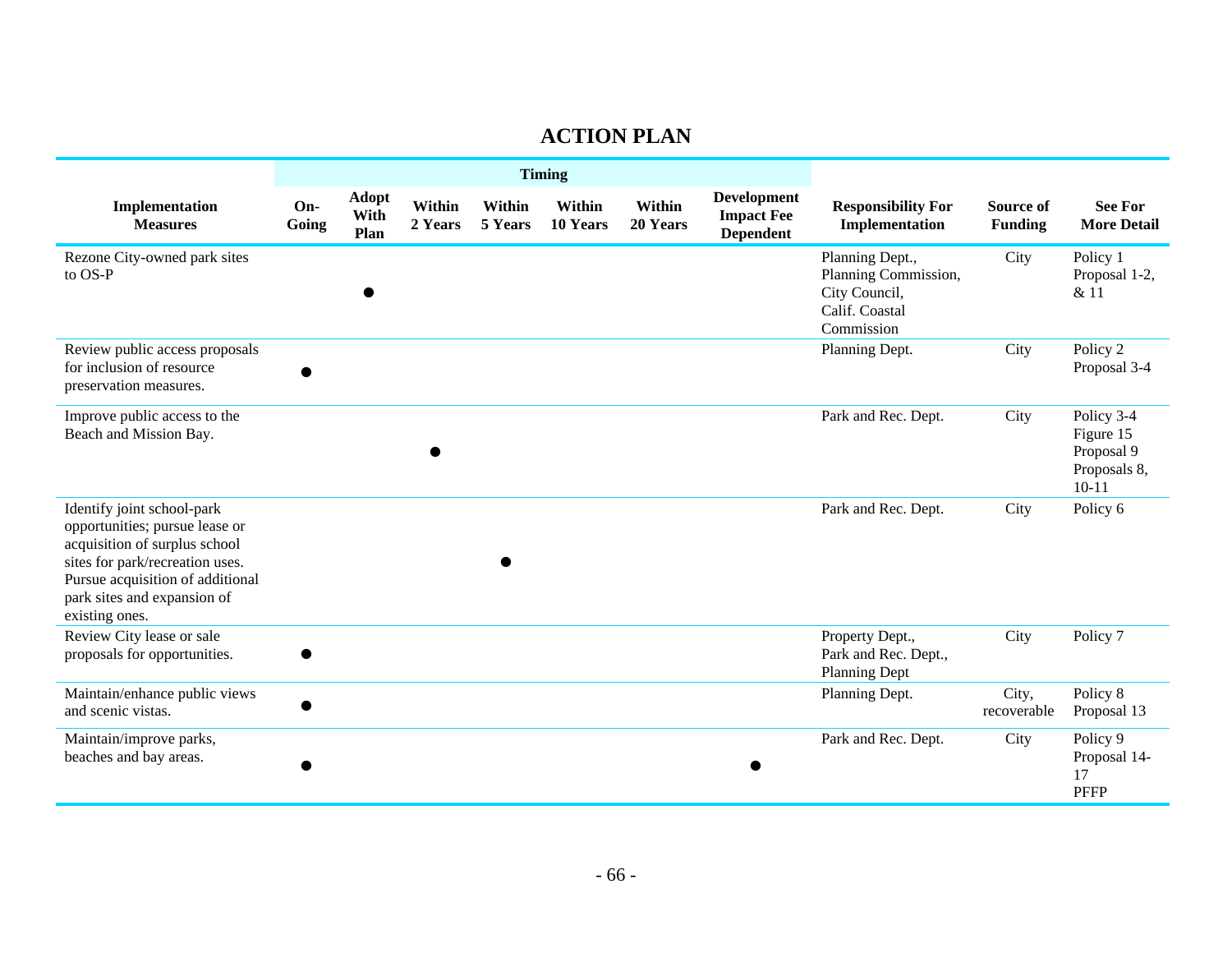# **ACTION PLAN (continued)**

|                                                                                                                            | <b>Timing</b>  |                       |                   |                   |                    |                    |                                                             |                                                         |                             |                                      |
|----------------------------------------------------------------------------------------------------------------------------|----------------|-----------------------|-------------------|-------------------|--------------------|--------------------|-------------------------------------------------------------|---------------------------------------------------------|-----------------------------|--------------------------------------|
| Implementation<br><b>Measures</b>                                                                                          | $On-$<br>Going | Adopt<br>With<br>Plan | Within<br>2 Years | Within<br>5 Years | Within<br>10 Years | Within<br>20 Years | <b>Development</b><br><b>Impact Fee</b><br><b>Dependent</b> | <b>Responsibility For</b><br>Implementation             | Source of<br><b>Funding</b> | <b>See For</b><br><b>More Detail</b> |
| Require projects to underground<br>utilities per Council Policy 600-<br>25; implement undergrounding<br>utility districts. |                |                       |                   |                   |                    |                    |                                                             | Engineering and<br>Development Dept.,<br>Planning Dept. | City                        | Policy 1<br>Proposal 2               |
| Require public projects to<br>conform with City regulations<br>and recommendations of this<br>plan.                        | e              |                       |                   |                   |                    |                    |                                                             | Planning Dept.,<br>Other City<br>departments            | City                        | Policy 2<br>Proposal 3               |
| Pursue the joint-use of school-<br>park facilities with San Diego<br>Unified School District.                              | $\bullet$      |                       |                   |                   |                    |                    |                                                             | Park and Rec. Dept.                                     | City                        | Policy 3                             |
| Provide a new fire station in the<br>vicinity of garnet Avenue and<br>east Mission Bay Drive.                              |                |                       |                   |                   |                    |                    |                                                             | Engineering and<br>Development Dept.,<br>Planning Dept. | City                        | Policy 4<br><b>PFFP</b>              |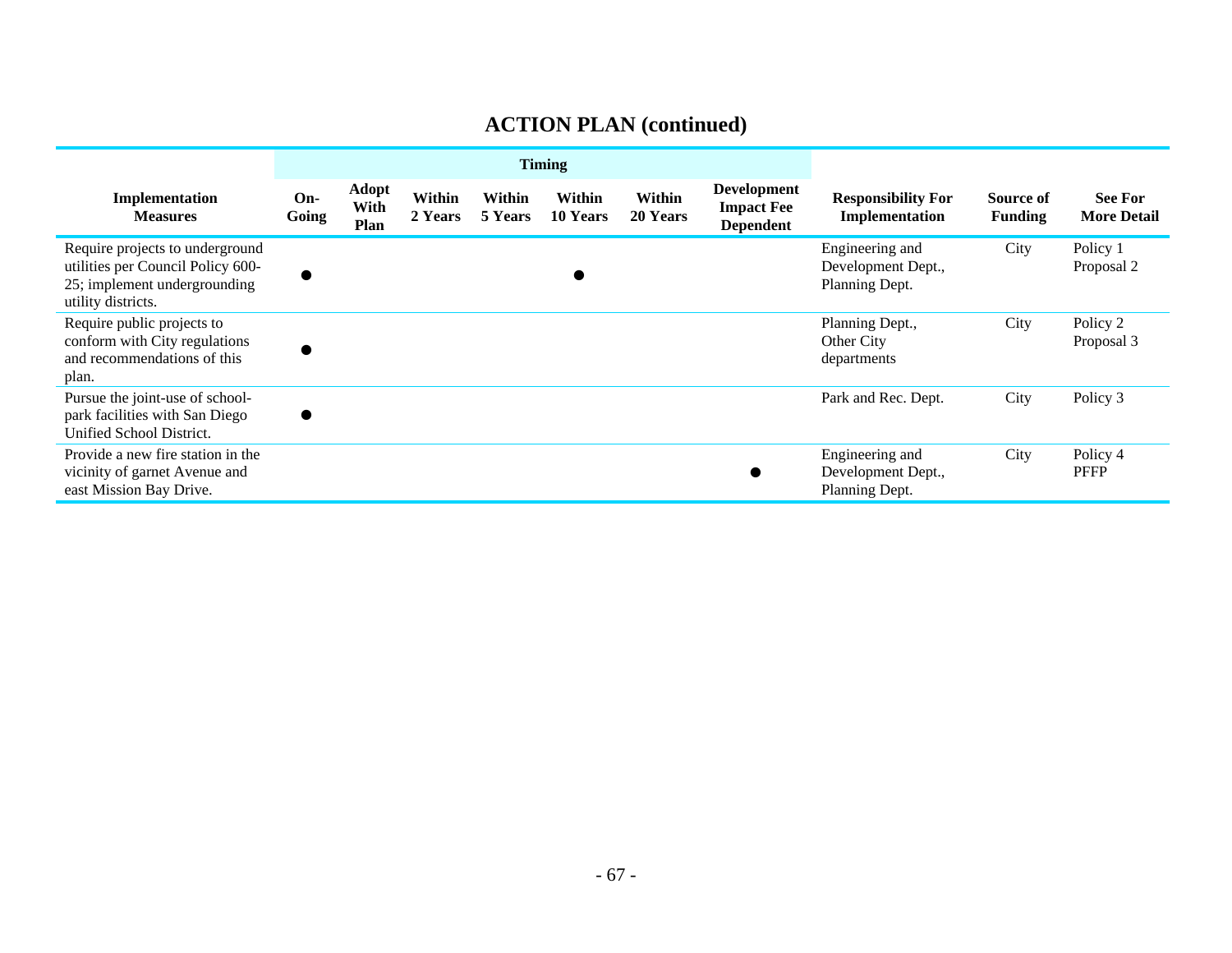## **SPECIFIC PROPOSALS**

#### **Open Space Preservation**

- 1. Designate the Rose/Creek inlet and flood control channel as open space, and further develop the area adjacent to the floodway as a linear parkway with native riparian landscaping, pedestrian and bicycle paths. Pursue funding sources, such as grants or landscape maintenance districts to facilitate development and maintenance of this area. Develop and use maintenance standards for the flood control channel that will reconcile the conflicting goals of maintaining the channel to control floods and minimizing disturbance of the natural riparian habitat.
- 2. Rezone the City-owned Kate Sessions Park from R1-10,000 (Single Family Residential 1 dwelling unit per 10 thousand square feet) to OS-P (Open Space - Parks) to preserve the area as a natural resource and to maintain its scenic and visual amenities.

### **Resource Protection**

- 3. Any public improvement projects adjacent to or within designated open space areas shall be reviewed by the Planning Department through the City Projects Review Task Force for potential environmental impacts and conformance with the policies and proposals of this plan.
- 4. Placement of new utility infrastructure shall avoid open space areas serving as habitat preserves or conservation. Facilities shall avoid all sensitive habitats, plants, and animals when being located in any open space area and be absolutely excluded from open-space sites serving as mitigation and/or serving habitat preservation and conservation purposes. Other open space areas allowing public access and activity would be available for infrastructure with appropriate mitigation. The City shall work with public utilities to ensure their sensitivity to environmental considerations before granting permits for new **facilities**

#### **Public Access**

Proposals 8-11 are identified by their corresponding number on **Figure 15**.

- 5. As new vertical accessways are developed, the Park and Recreation Department shall provide access facilities for the physically challenged, accounting for safety considerations.
- 6. The Park and Recreation Department shall provide adequate signs for all existing and future beach and bay accessways to ensure public safety and awareness.
- 7. Public access to the public portion at the western end of Crystal Pier shall be maintained, considering security of the pier and public safety. Any partial restriction on public access for security or safety reasons shall be agreed upon by the City, the private owner and the community.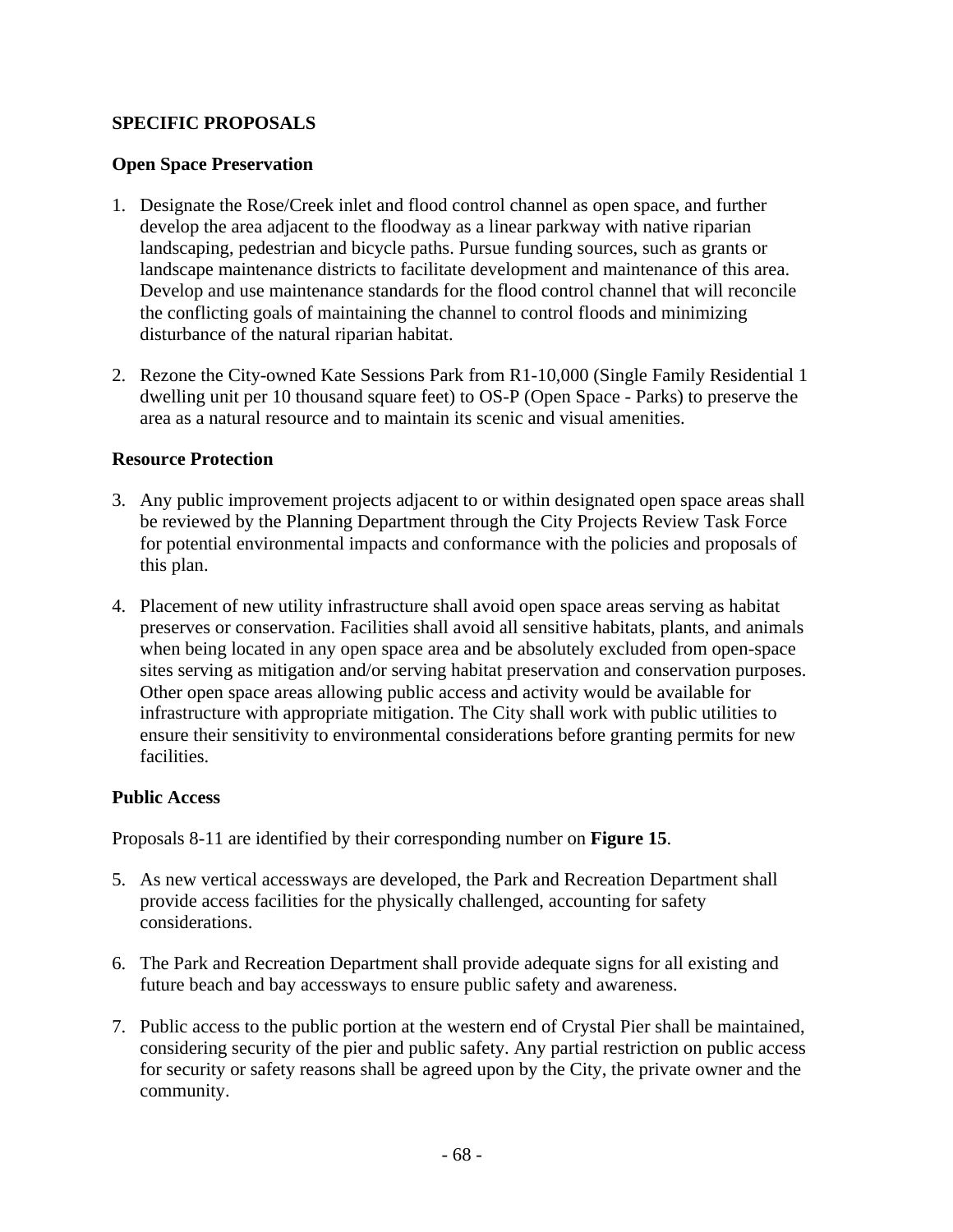- 8. The Parks and Recreation Department shall develop the ends of Dawes, Everts, Fanuel and Gresham Streets at the beach with ramps.
- 9. The Park and Recreation Department shall provide signage for the two dedicated accessways located at 3750 and 3862 Riviera Drive.
- 10. The Park and Recreation Department shall upgrade the dirt stairway on Riviera Drive with new facilities.
- 11. The Park and Recreation Department shall include wooden fencing, benches, trash receptacles, landscaping, paving, walkways and bicycle racks at all park, beach and bay accessways and trails, where possible.
- 12. The Park and Recreation Department shall complete the bikepath-walkway around Crown Point Shores.
- 13. Maintain and enhance the public views and scenic vistas of the beach and bay by undergrounding utilities and maintaining street landscaping, and by requiring new development to conform with the design standards of the commercial and residential elements of this plan. **Figures 4**, **16**, and **18** of this plan shall be used together to determine where said design standards are to be applied.

### **Increased Recreational Opportunities**

- 14. The Park and Recreation Department shall develop new playground facilities and picnic areas in community parks, and along the beaches and bay.
- 15. The Park and Recreation Department shall complete the development of Pacific Beach (Ocean Boulevard) Park and widen the sidewalk along the beach near the lifeguard station at Grand Avenue.
- 16. The Park and Recreation Department shall pursue additional funding, including State and Federal grants, for the purposes of maintaining and improving parks, open space and recreation centers. The Department shall also work with community organizations to establish volunteer programs for litter abatement and safety enhancement.
- 17. The Park and Recreation Department shall redevelop Farnum Elementary School as an "interim" community park until funding for construction of the new library is obtained. Consider relocating the Pacific Beach Community Gardens to the library site if the parcel and landscape design permit.
- 18. When the new Pacific Beach Library is constructed, the City shall consider developing the old site as a pocket park or other community use.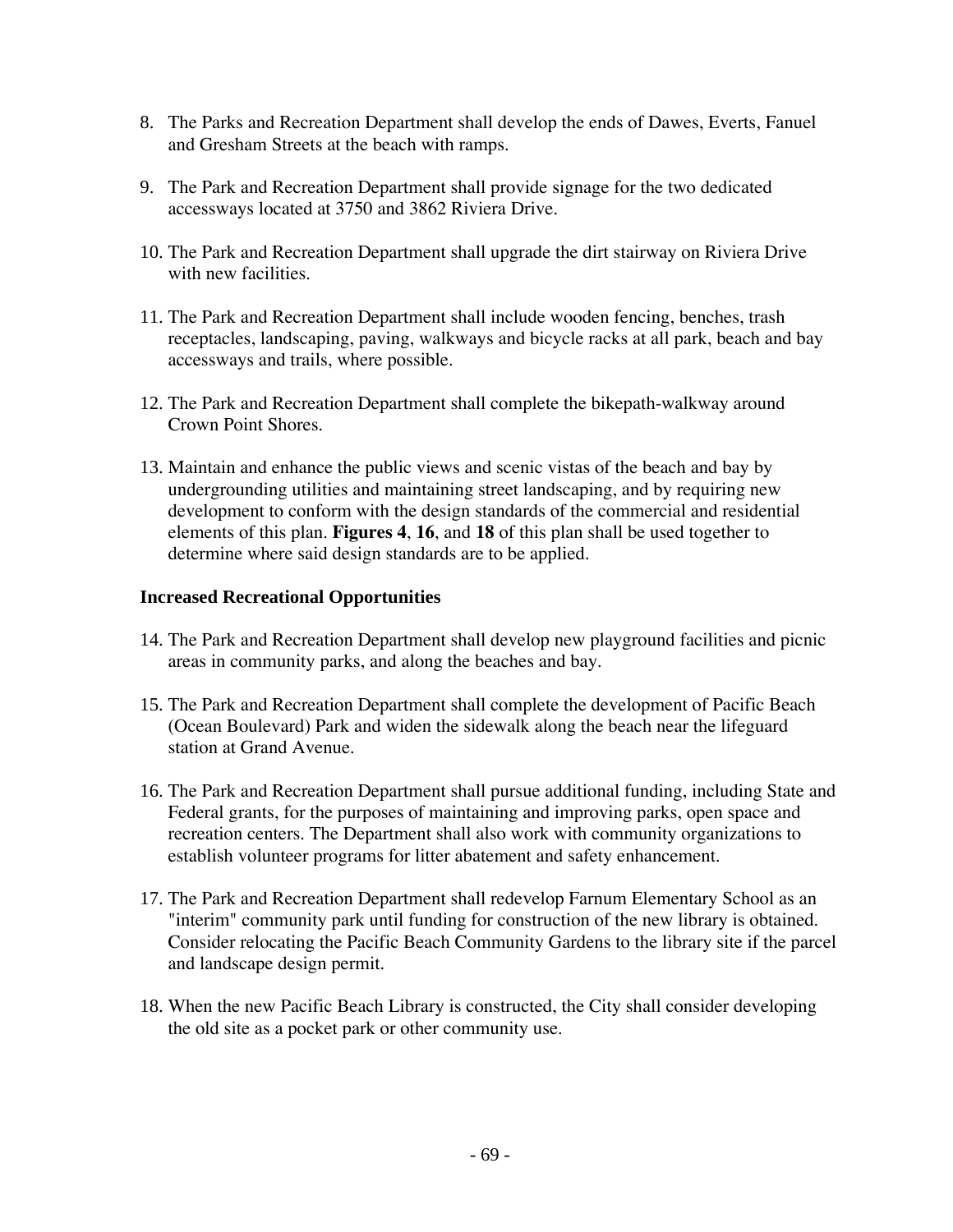- 19. The community, Planning Department and Park and Recreation Department shall study the enlargement of the Mission Bay athletic area to provide needed community recreation facilities.
- 20. The Park and Recreation Department shall create "pocket parks" from areas created from rights-of-way which are no longer needed for street circulation purposes (such as the realignment of Balboa Avenue).
- 21. The Park and Recreation Department shall work with the School District to turf school grounds and to install lighting and security for after-hours use of fields.